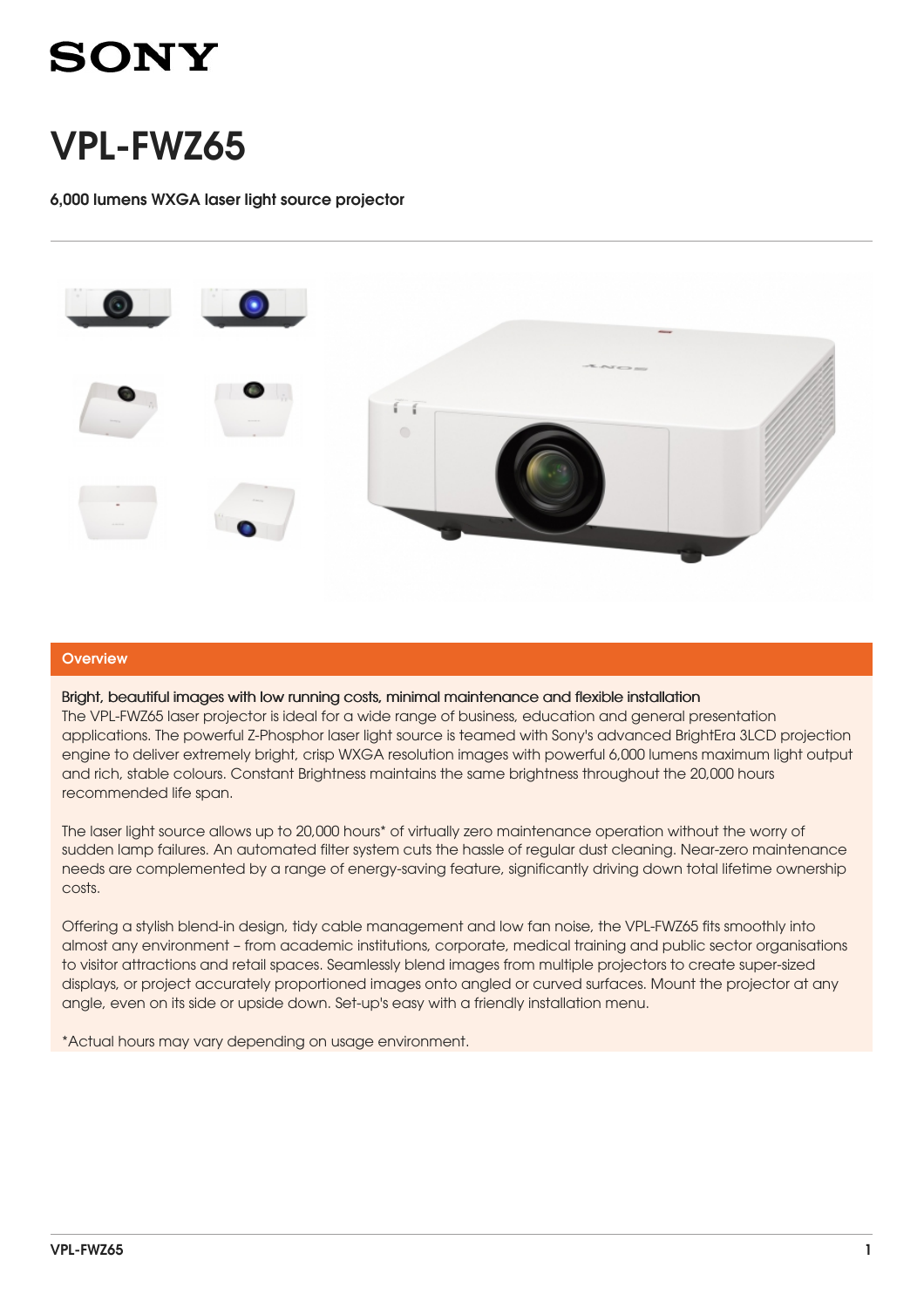

### Features

### Very high image quality with Sony's advanced BrightEra 3LCD projection engine and Z-Phosphor laser light source •

The Z-Phosphor laser light source is coupled with Sony's acclaimed BrightEra 3LCD projection engine to ensure high 6,000 lumen image brightness (in High mode) with vivid, natural colour reproduction.

#### **Constant Brightness** •

Constant Brightness maintains the same brightness throughout the 20,000 hours recommended lifespan.

#### Advanced picture refinement technologies •

Picture quality is boosted by advanced processing featured on Sony home cinema projectors. Reality Creation uses a powerful pattern-matching database to optimise every pixel. Contrast Enhancer actively analyses and refines dark and light image areas for sparkling highlights and rich, deep blacks.

#### Crisp WXGA image quality •

View PC presentations or videos with WXGA (1280 x 800) 16:10 resolution.

#### Up to 20,000 hours\* operation with virtually no maintenance •

The advanced laser light source offers up to 20,000 hours\* operation without lamp exchange, reducing lifetime running costs compared with traditional projectors.

\*Actual hours may vary depending on usage environment.

#### Hassle-free automatic filter cleaning •

Focus on great-looking images instead of arduous maintenance tasks: automated filter cleaning system removes dust every 100 hours.

#### Energy saving features •

Reduce running costs even further with convenient energy-saving features: Picture Mute and Auto Dimming.

#### Save time with every presentation •

Quick power On/Off dramatically cuts warm-up time after switch-on before you can start presenting at full brightness.

#### 360° free-angle installation capability •

Enjoy greater installation flexibility: position the projector freely at any angle – or its side or even upside down

#### Powered Wide Lens Shift •

Generous lens shift adjustments give more flexibility for positioning the projector where you need it: close to ceilings or even horizontally offset.

#### Included powered standard zoom lens plus wide choice of lens options •

Installation flexibility is increased by a wide range of compatible lens options to suit virtually any size of room and throw requirements. Quick-release bayonet mount simpifies quick lens exchange.

#### Supports HDBaseT •

Simpler, more cost-effective installation and connectivity with digital transmission of HD video, audio and networking/control over a single Ethernet cable.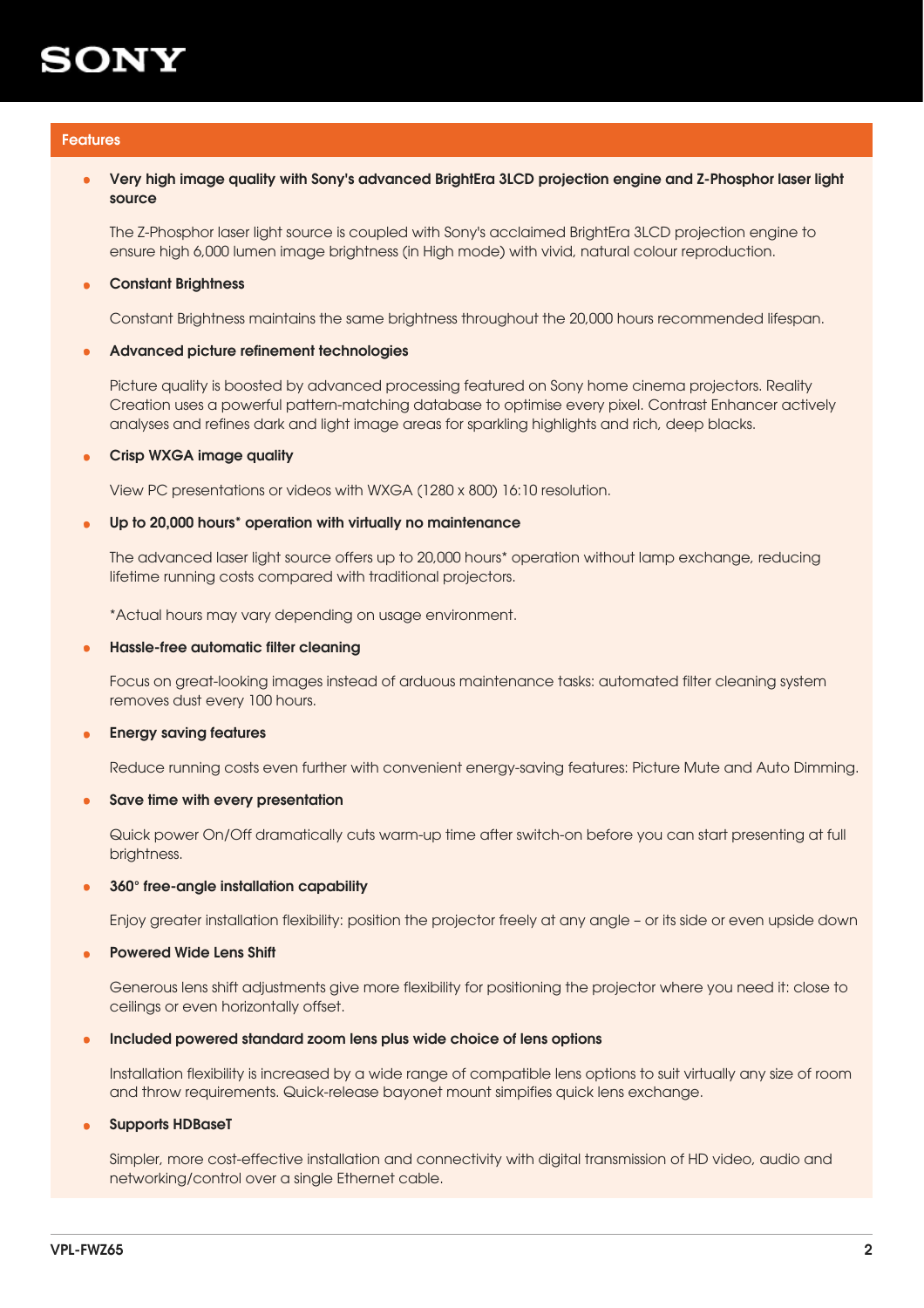

### Create super-size displays with Edge Blending •

Seamlessly join accurately colour-matched images from multiple projectors, simplifying creation of stunning super-size displays for corporate and education.

#### Project onto non-flat surfaces with Image Warping •

Easily correct image geometry for natural-looking projections – even on convex or concave surfaces. Corner and edge correction can be easily adjusted with the supplied remote and on-screen menu.

#### Quiet operation •

Low fan noise ensures discreet, unobtrusive operation in quiet environments from museums and galleries to lecture theatres.

#### Attractive blend-in design •

The stylish case design features a flat top surface that blends in discreetly when the projector is ceiling mounted. The clean appearance is accentuated by a terminal cover that reduces cable clutter.

#### Picture Mode •

Picture Mode ensures great-looking pictures in any presentation conditions. Select Standard, Dynamic, Brightness Priority or Multi Screen mode for optimised image quality, with any source and in every room.

#### Simple set-up with friendly Installation menu •

Easily adjust projector settings with remote commander, including image warping and edge blending.

#### Project Side by Side •

Project images from two inputs at the same time: ideal for applications such as video conferencing and medical training where two images need to be seen simultaneously.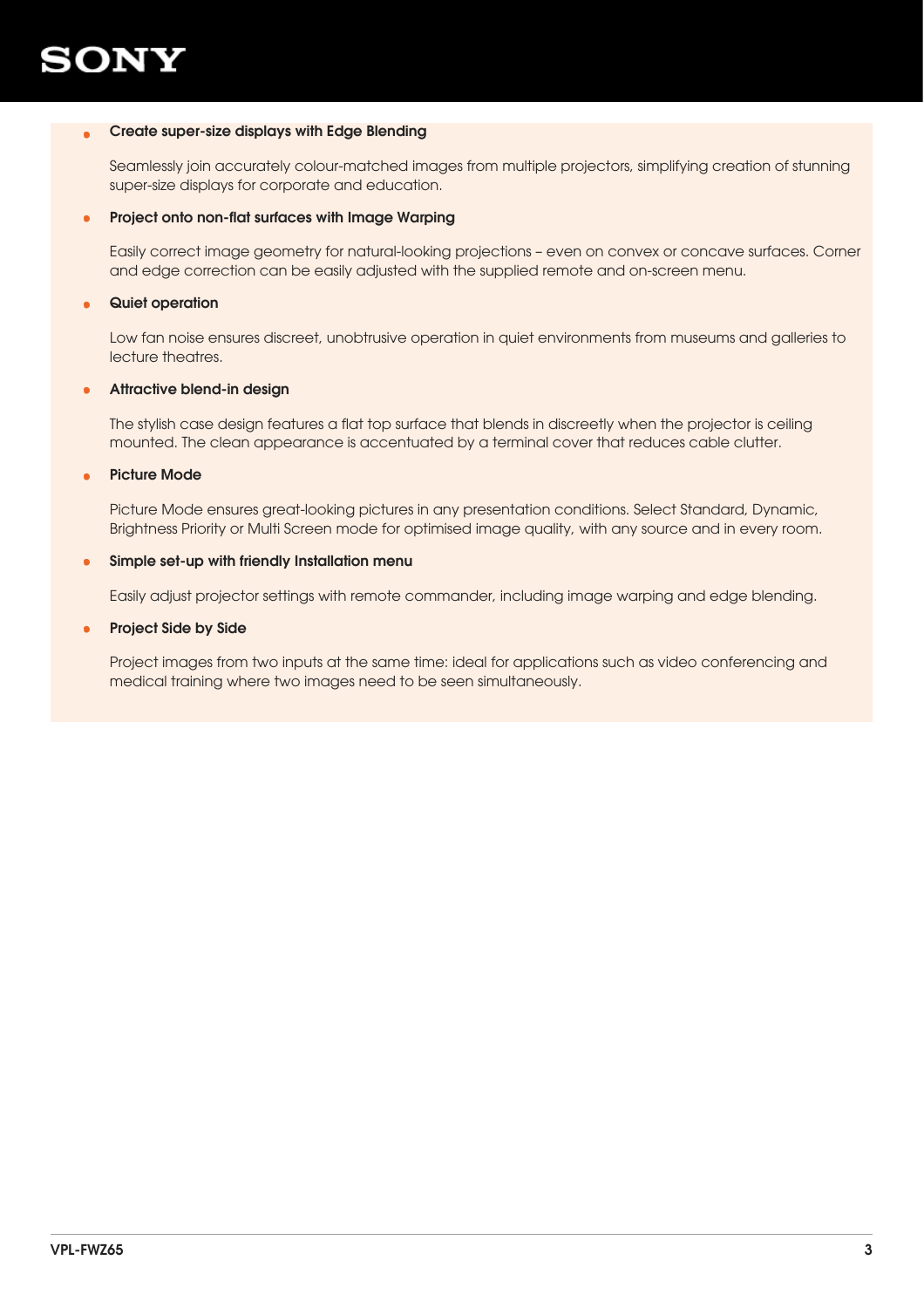## **SONY**

## Technical Specifications

| Optical                             |                                                       |
|-------------------------------------|-------------------------------------------------------|
| • Light Output / Color Light Output | 6000 lumens (high mode)<br>3500 lumens (Std. mode)    |
| • LCD Panels                        | 0.76" x 3 BrightEra LCD Panel                         |
| • Panel Display Resolution          | WXGA (1280 x 800 dots)                                |
| • Contrast Ratio                    | 10,000:1 (Full white/full black) *1                   |
| • Light source                      | Laser diode                                           |
| • Projection Lens *2 - Zoom / Focus | Approx. 1.6x Powered / Powered                        |
| • Projection Lens *2 - Lens Shift   | Powered, Vertical : -5%, +60%<br>Horizontal : +/- 32% |
| • Projection Lens *2 - Throw Ratio  | 1:39:1 to 2.23:1                                      |
| • Screen Size                       | 40" to 600" (depends on the lens)                     |

| Interface |
|-----------|
|           |

| • Computer and Video - Input A               | Mini D-sub 15-pin (RGB/Y Pb Pr)<br>Audio: Stereo mini jack |
|----------------------------------------------|------------------------------------------------------------|
| • Computer and Video - Input B               | DVI-D (HDCP support)                                       |
| • Computer and Video - Input C               | <b>HDMI</b>                                                |
| • Computer and Video - Input D               | HDBaseT                                                    |
| • Computer and Video - VIDEO IN              | <b>BNC</b>                                                 |
| • Computer and Video - OUTPUT A              | Mini D-sub 15-pin                                          |
| • Computer and Video - OUTPUT B              | DVI-D (HDCP not supported)                                 |
| • Control Signal Input/Output - RS-232C      | D-sub 9 pin                                                |
| • Control Signal Input/Output - LAN          | RJ45, 10BASE-T/100BASE-TX                                  |
| • Control Signal Input/Output - Control S IN | Stereo mini jack (DC5V)                                    |

| General                                    |                                                                                                                                                                                          |  |
|--------------------------------------------|------------------------------------------------------------------------------------------------------------------------------------------------------------------------------------------|--|
| • Scanning Frequency                       | H: 15 to 92kHz, V: 48 to 92Hz                                                                                                                                                            |  |
| Display Resolution - Computer signal input | Maximum display resolution :<br>1280x800 dots                                                                                                                                            |  |
| Display Resolution - Video signal input    | NTSC, PAL, SECAM, 480/60i, 576/50i, 480/60p, 576/50p, 720/60p, 720/50p, 1080/60i, 1080/50i<br>The following items are available for digital signal only:<br>1080/60p, 1080/50p, 1080/24p |  |
| • Color System                             | NTSC3.58, PAL, SECAM, NTSC4.43, PAL-M, PAL-N, PAL60                                                                                                                                      |  |
| • UPC Code                                 | 0 2724 288636 0 (Color: W)<br>0 2724 288637 7 (Color: B)                                                                                                                                 |  |
| • EAN / JAN Code                           | 49 05524 99609 8 (Color: W)<br>49 05524 99610 4 (Color: B)                                                                                                                               |  |
| • Power Requirements                       | AC 100V to 240V, 5.5A to 2.3A, 50Hz/60Hz                                                                                                                                                 |  |
| Power Consumption                          | 383W (AC 100V-120V)<br>372W (AC 220V-240V)                                                                                                                                               |  |
| <b>Standby Mode Power Consumption</b>      | 15.0W (Std) / 0.5W (Low) (AC 100V-120V)<br>13.3W (Std) / 0.5W (Low) (AC 220V-240V)                                                                                                       |  |
|                                            |                                                                                                                                                                                          |  |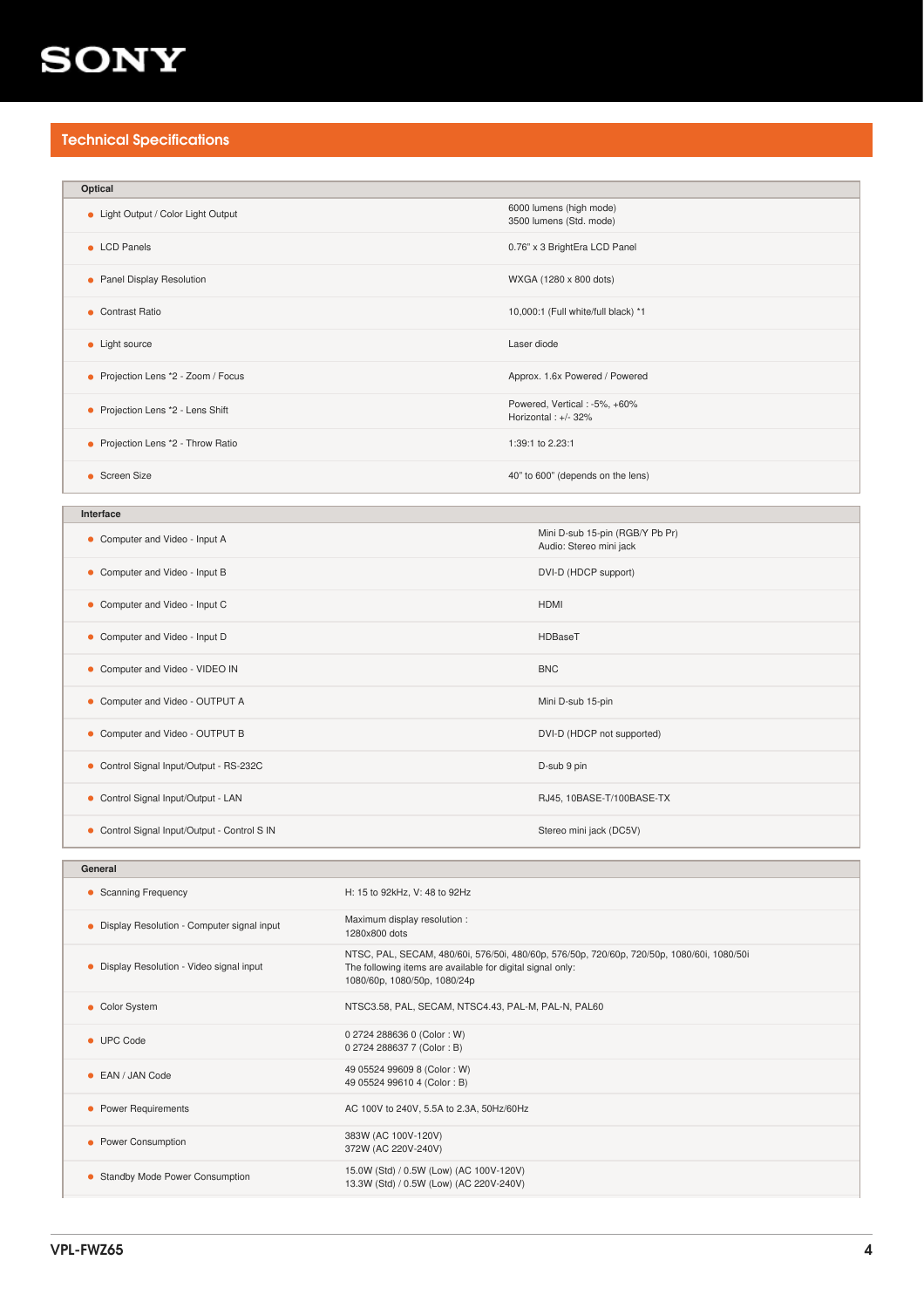## **SONY**

| • Dimensions $(W \times H \times D)$ | 460 x 169 x 515 mm<br>18 1/8 x 6 3/5 x 20 3/8"            |
|--------------------------------------|-----------------------------------------------------------|
| $\bullet$ Mass                       | 16kg (34lb)                                               |
|                                      |                                                           |
| <b>Optional Accessories</b>          |                                                           |
| • Projector Suspension Support       | PSS-650/PSS-650P<br>PAM-310, PAM-0.5M, PAM-1.0M, PAM-1.5M |
|                                      |                                                           |
| <b>Service Parts</b>                 |                                                           |
| • Replacement Filter                 | 4-574-581-01                                              |
| • Replacement Remote                 | 1-492-891-11 (RM-PJ27)                                    |
|                                      |                                                           |
| <b>Notes</b>                         |                                                           |
| $\bullet$ *1                         | The value is average.                                     |
| $^*2$                                | With supplied standard lens.                              |